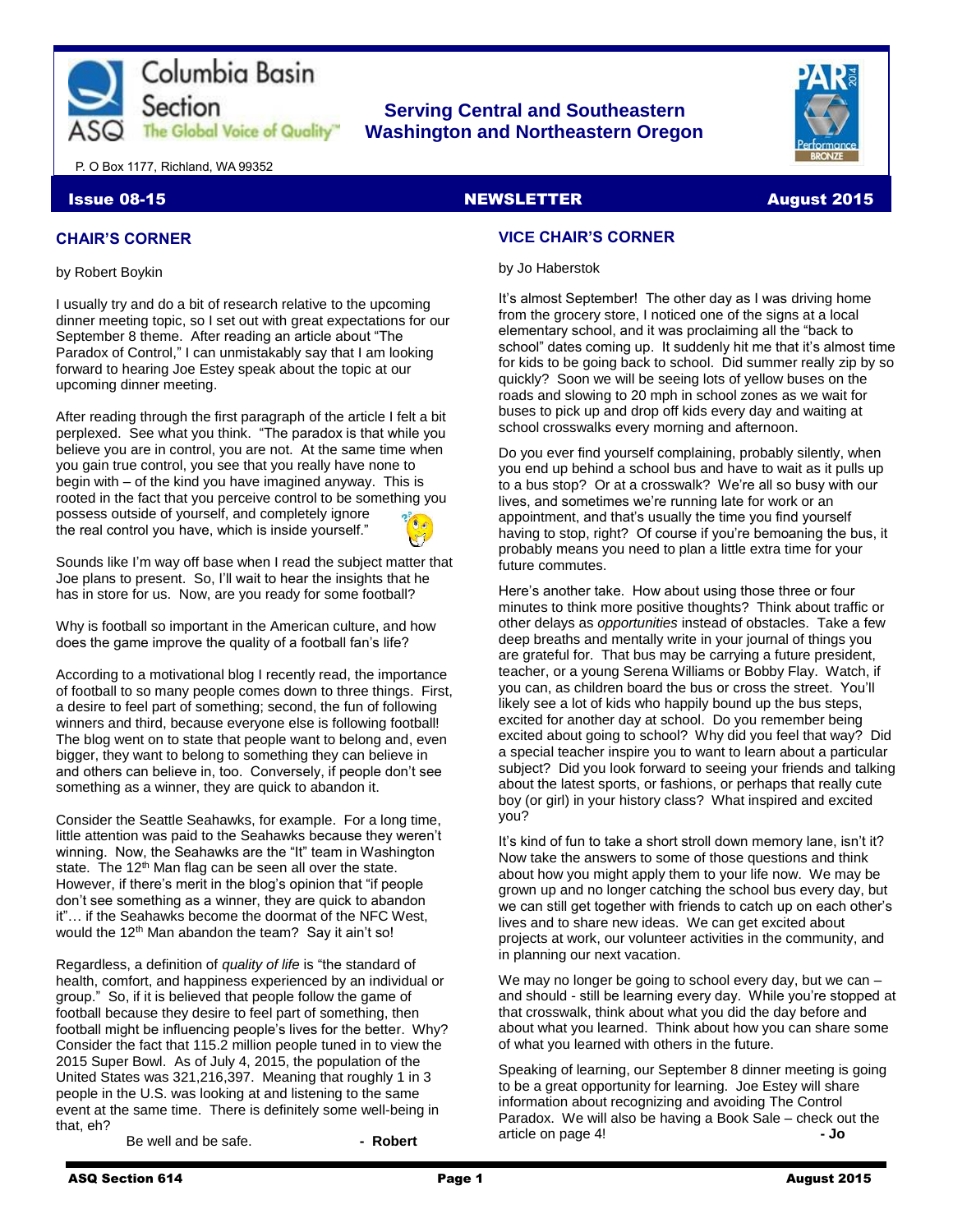

 **September 8, 2015 The Global Voice of Quality" American Society for Quality Columbia Basin Section 0614**



#### **Tuesday September, 8, 2015**

#### **LOCATION:**

Columbia River Catering Shilo Inn 50 Comstock Richland, Washington

**5:30 p.m.** - Check in/Networking (no host cocktail service)

**6:00 p.m.** - Buffet Dinner

**6:45 p.m.** - Presentation

#### **DINNER BUFFET MENU:**

The Chef and crew at Columbia River Catering always provide a fine and varied buffet dinner for us at the Shilo Inn. The buffet usually includes two entree choices, plus accompanying vegetable, a number of tasty salads, and a vegetable and/or fruit tray.

Your choice of coffee, tea or decaf is included with dinner. And don't forget to save room for dessert!

#### **Cost:**

\$20 ASQ members \$25 non-members \$5 presentation only

Reservations are due September 3. E-mail [Panda\\_2@charter.net](mailto:Panda_2@charter.net) with your name, phone number, company affiliation, and type of reservation, or call Alvin at (509) 371-2221.

**Note:** All no shows will be billed unless cancelled 48 hours in advance.

For more information about our ASQ section and other upcoming events[: www.asq614.org/](http://www.asq614.org/)

# **Choosing Wisely: Recognizing and Avoiding the Control Paradox**



### **Joe Estey Manager, Engineering Safety & Training Advanced Technologies and Laboratories Intl, Inc.**

When attempting to improve performance or correct conditions in your organization, do any of the following sound familiar?

- Personal agendas are framed as solutions which conveniently were just waiting for the 'right problem' to show up?
- New corrective actions or controls are implemented that create an 'underground market' for condoned workarounds, asterisk managers and exceptions becoming the rule?

This presentation will provide insights to help recognize and avoid The Control Paradox, which is defined as follows: By seeking to eliminate the undesirable event through the elimination of human error, we guarantee the undesirable event by ignoring *human nature*.

There are three phases to an effective performance improvement process: 1) problem identification; 2) proper analysis of the potential conditions that created the identified problem; and 3) creation/design of the preventative and corrective performance enhancements or actions that will reduce or eliminate the likelihood of similar problems or events in the future.

In each phase there are numerous opportunities for errors and missteps that will increase the odds that things will get worse rather than better.

Join us September 8 to learn more, including why corrective actions don't always correct the desired behavior or condition, how they can actually increase the likelihood of greater harm and loss to the organization and individual(s), and the questions that must be considered and answered to generate and construct effective and impactful corrective actions.

About the speaker: *Joe Estey is a member of the Association for Talent Development (ATD), presenting Human Performance Improvement related-keynote addresses and training sessions to public agencies and private companies across the United States. He has earned national awards (White House Federal Executive Office) for public outreach and education for the*  development of The Industrial Ecology Project and the Source Reduction Handbook. His book, *The Tomorrow Tapestry: Life Woven on the Fabric of Change, has been used nationally as a multimedia leadership training series since 2003.*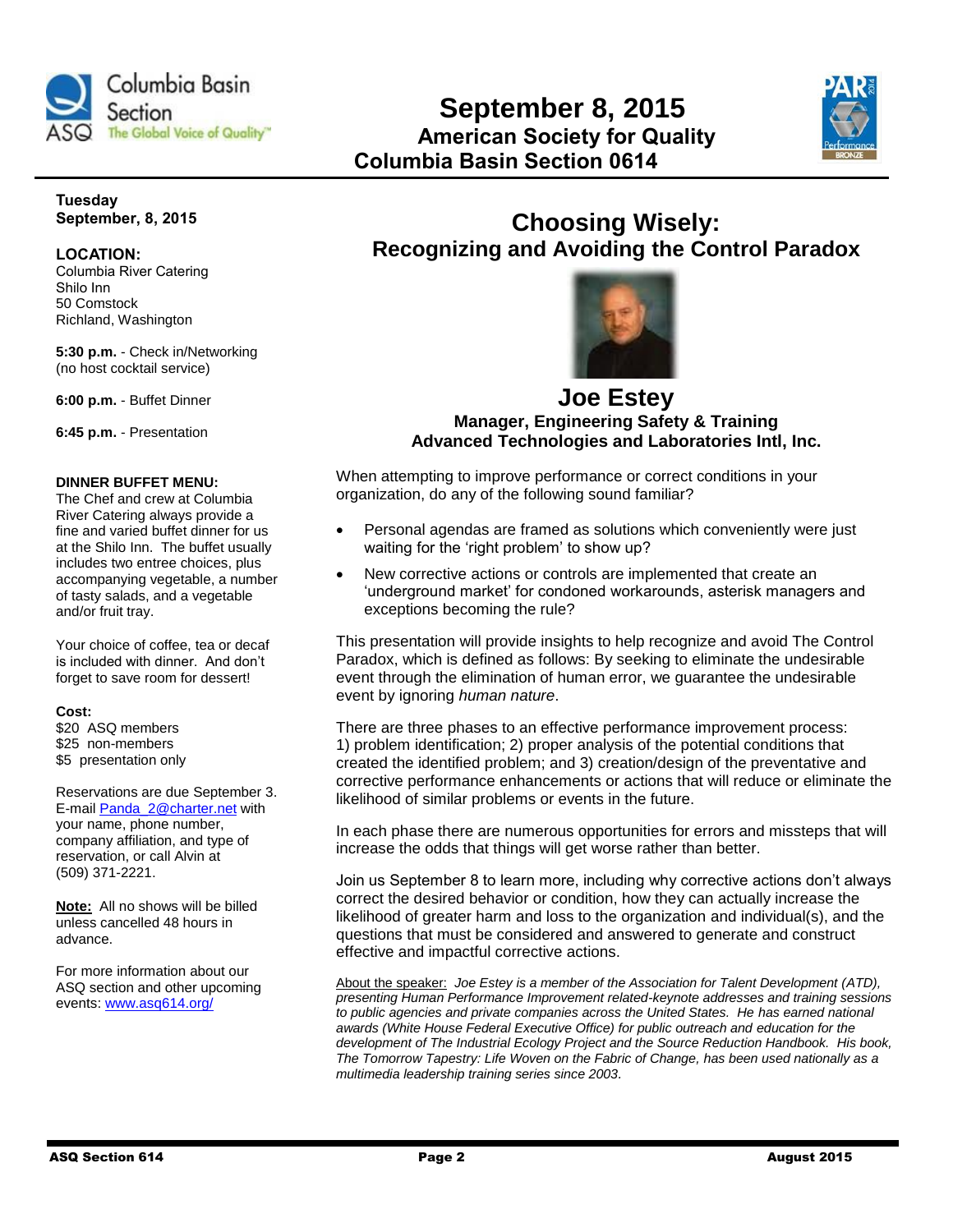#### **JUST A FEW DAYS LEFT – HOW ARE YOUR RECRUITING EFFORTS GOING?**

#### **Deadline: August 27**

How many work colleagues and friends have you talked into joining ASQ so far? Just a reminder about our ASQ Columbia Basin Section's New Member Recruitment Challenge. This is your chance to win a GREAT prize!

**Two tickets to the Uncork the Cure (on Red Mountain) on Saturday, October 10, 2015. This is a wine tasting event with 9 wineries participating, plus a silent auction, vendors and food trucks. Valued at \$100.** 

This challenge is open to all ASQ Section 0614 members in good standing.

All you need to do is be the member who recruits the most NEW ASQ (national) members (with a 0614 section membership as well) between the dates of May 27 and August 27, 2015.

Don't forget that you must submit information to our section's coordinator, per the instructions, reporting the names of everyone you recruit and evidence that they joined in order to be eligible to win the prize. Additional rules and details regarding the challenge are included at the end of this newsletter.

#### **CONSCIOUS HUMAN INTENTION IN THE WORKPLACE**

f**rom Michael Hart – MBA, ASQ CQE, CQA, CQM/OE**



In late 2014, I completed an academic study in conjunction with a business Masters degree through the University of Leicester in the UK. The title of the thesis was "Conscious Human Intention in the Workplace," and it focused on the theories surrounding our abilities as humans to

energetically influence the world around us, including how it might relate to process improvements in organizations.

As part of the study, Canadian employees across Canada were asked to take a survey about the experiences they had involving their last workplace improvement initiative. The invitation was sent to project managers, quality professionals, LEAN and Six Sigma practitioners, and Change Management professionals through member associations and other organizations within those communities of practice.

To access an abbreviation of the study, [click here](http://human.ca/index.php/2015/05/22/conscious-human-intention-in-the-workplace/)**.** 

For more information about Michael Hart and/or to sign up for his company's (HUMAN) Organizational Excellence Community Newsletter[, click here.](http://human.ca/index.php/about-human/)

#### **SOFTWARE REQUIREMENTS ENGINEERING COURSE**

#### **Offered by the Westfall Team – September 1-3, 2015**

Several of you have taken the Software Quality Engineering course, offered by the Westfall Team, that our Section has sponsored in the past. Although we are not the sponsoring organization for this current course, Linda Westfall is offering a discount of \$150 off the \$999 registration fee to section members who enroll in the course.

**Course Description:** Software Requirements Engineering is a 3-day course designed to provide a comprehensive knowledge base and practical skills for anyone interested in implementing or improving Software Requirements Development and Management techniques in their organization. [Click here for a](http://westfallteam.com/node/129)  [more detailed description including a course outline.](http://westfallteam.com/node/129)

The training will be held at:

Volpentest HAMMER Federal Training Center 2890 Horn Rapids Road Richland, Washington

**Registration Fee is \$999**: Pay by Visa, Master Card, American Express, checks, or Company Purchase Orders (for purchase orders an invoice will be sent - registration fee must be paid before class starts).

**Special Discount:** An exclusive \$150 per student discount is available for ASQ Section 614 members. Be sure to mention discount and\or enter "ASQ Section 614" when registering.

**To Register:** This course is now i[n open enrollment](http://westfallteam.com/node/106#overlay-context=node/129) or call 972-867-1172.

### **GET YOUR FREE ASQ MEMBER GIFT**

As one of ASQ's best-selling authors, Gordon Harnack says in his book, M*astering and Managing the FDA Maze*, the number of FDA regulations and increased expectations from the agency is staggering, to say the least. Navigating through the maze of what's required and recommended, impacts various industries, as well as the work of many regulatory and quality professionals.

This month, your free ASQ gift includes lots of great resources you can use to stay on top of the expectations, including a new and exclusive webcast presentation from a 34-year FDA veteran, and not one, but two full e-books on medical products and devices. With more than 600 pages of guidance, tables, charts, and checklists, this ASQ exclusive member gift will certainly be worth saving, so be sure [to access your member gift now](https://asq.org/SignIn.aspx?prvurl=http://asq.org/membership/members/gift/?utm_content=&utm_source=email&utm_medium=email&utm_campaign=marketing_engagement_bg080315augustmembergift).

### **QUOTE OF THE MONTH**

L

"The secret of a good sermon is to have a good beginning and a good ending; and to have the two as close together as possible."

*~ George Burns*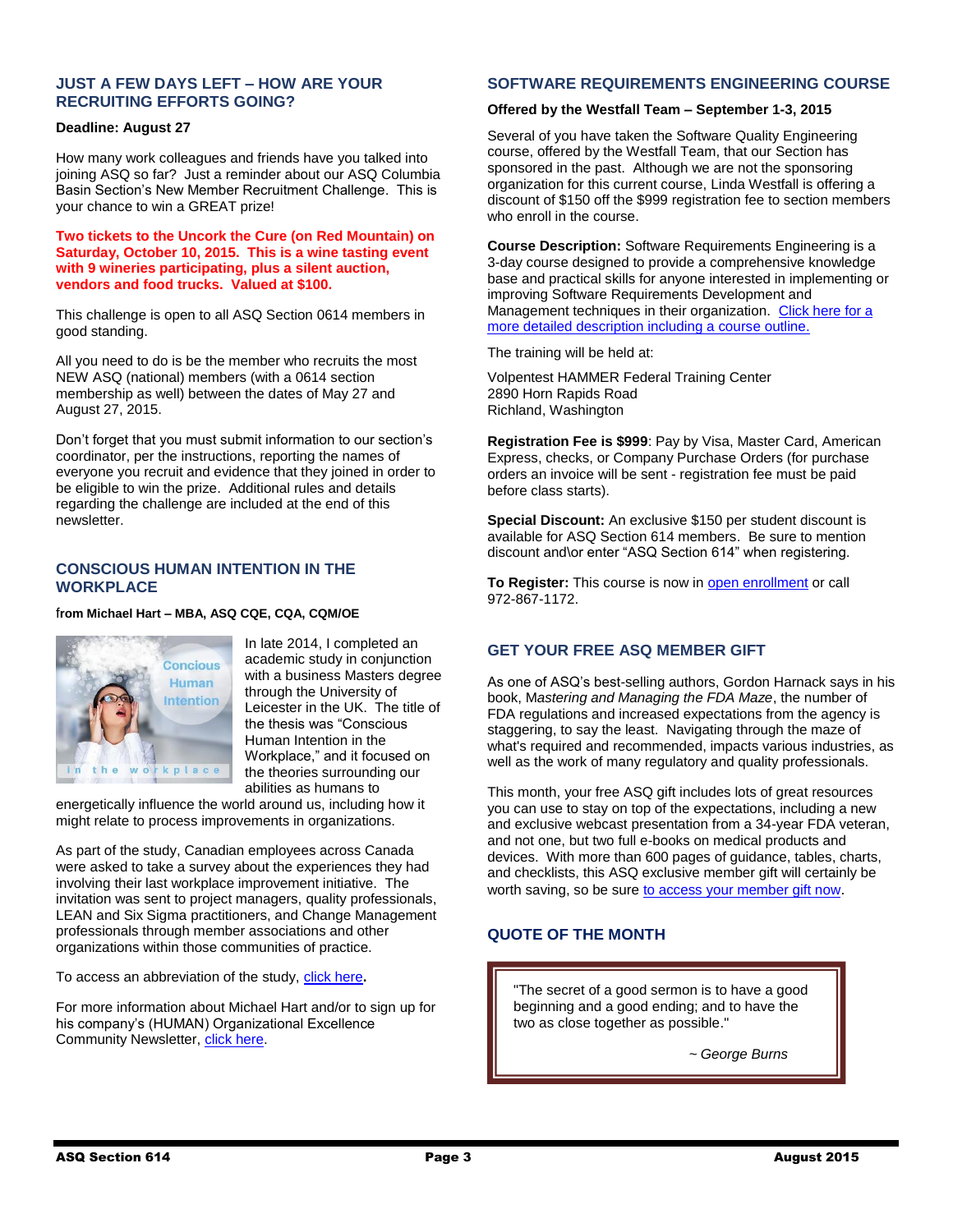## **SEPTEMBER 8 - BOOK SALE AND MORE!**

#### **International Literacy Day**

#### **by Jo Haberstok**

Bring some books to donate to the Book Sale at our September 8 dinner meeting. In support of International Literacy Day, we are conducting a fundraiser to benefit the Children's Reading Foundation of the Mid-Columbia.

**Donate** some of your already read/no longer wanted books! Then buy some new (to you, that is) books. We will put all the books on a table at the meeting and encourage everyone to buy the books donated by others. All genres of books may be donated – non-fiction, fiction, business books, etc.

We will also be accepting donations of new or gently used children's books (ages birth to 3 years), as the Foundation is in need of them. And, of course, you can also make a monetary donation if you want.

All donated books not purchased by others by at the meeting will be donated to a local charitable organization.

Please help us support literacy on September 8!

#### **NOMINATE A BUSINESS OR INDIVIDUAL FOR EXCELLENCE IN SERVICE**

#### **Nominations due September 1**

Visit TRI-CITIES' Excellence in Service Award is an award that celebrates and recognizes members of the Tri-Cities' tourism and service industry for their ongoing commitment to go above and beyond to provide customer service.

Celebrate excellent service by nominating an individual or business that makes the visitor experience in the Tri-Cities a really special one.

#### **Nominees should:**

- Demonstrate exemplary customer service
- Assist in creating a memorable experience in the Tri-**Cities**
- Serve as an example to others
- Be a leader in the community and the tourism industry

Download and complete nomination forms for a [business](http://www.visittri-cities.com/includes/media/docs/Customer-Service-Business-Nomination-Form.pdf) or [individual](http://www.visittri-cities.com/includes/media/docs/Customer-Service-Individual-Nomination-Form.doc) and mail them to Visit TRI-CITIES at 7130 W. Grandridge Blvd., Suite B, Kennewick, WA 99336.

The winner of the Business Award will receive a \$1,000 credit for advertising in Visit TRI-CITIES publications. The winner of the Individual Award will receive a \$500 gift card sponsored by Battelle.

The Tri-Cities 2015 Excellence in Service Award will be announced at the Visit TRI-CITIES Annual Meeting in November. A committee comprised of representatives from the Tri-Cities' tourism and service industry will be selecting the top nominee for the award. Nominees are not judged on the number of nominations but by the quality of nominations submitted.

#### **VOLUNTEER OPPORTUNITIES – THE CHILDREN'S READING FOUNDATION OF THE MID-COLUMBIA**

The Children's Reading Foundation of the Mid-Columbia began in 1996 to make sure children learn to read, and read well.

Literacy begins with access to books, but the Foundations does much more than provide books to families and caregivers. They work with the community to help children develop a love of reading and strive to deepen the impact of literacy through reading events, book drives and by partnering with businesses and individuals to address areas of need.

Programs include READY! for Kindergarten, to help parents prepare their children for school so they start and stay ahead; Our Babies Can't Wait, to provide a variety of safety and nutritional classes for first-time expecting or first-time parents with children under the age of one; and Team Read, to partner volunteers with struggling readers to give our kids the support they need to succeed in school.

How you can help: Monetary donations are always appreciated, and you can always buy tickets to one of the Foundation's [fundraising events.](http://www.read20minutes.com/index.html) You can also donate new or gently used children's books. There are also needs for volunteer time. Team Read's one-on-one tutoring runs from October through mid-May at select Kennewick elementary schools. All volunteers are paired with first, second or third graders who are specifically selected by their teachers. Tutors use curriculum and guidelines provided by Team Read to help students catch up to the rest of their class. Students with behavior problems are not eligible for the program.

Tutoring a child does not require much time. The standard commitment is one hour, twice a week from October through mid-May. Tutors meet with the same child twice a week for a 30 minute session. Two tutors who can commit to just one session a week may be able to share a child. Tutors willing to make a greater commitment may work with up to four children a day in two-hour time blocks. Tutors who are unable to volunteer on a regular basis — but who could substitute — are important and encouraged to call and sign up. Successful tutors range from age 17 to 75 — or more. Teens take part in Team Read through a high school class, which helps them explore a career in teaching. Dedication to children and a commitment to literacy is a win-win for teachers, students and tutors.

For more information about the program, training, and other requirements, contact the Team Read program director at 509 222-7324.

You can also help by participating in our section's fundraiser at our September 8 dinner meeting, as detailed in another article on this page.

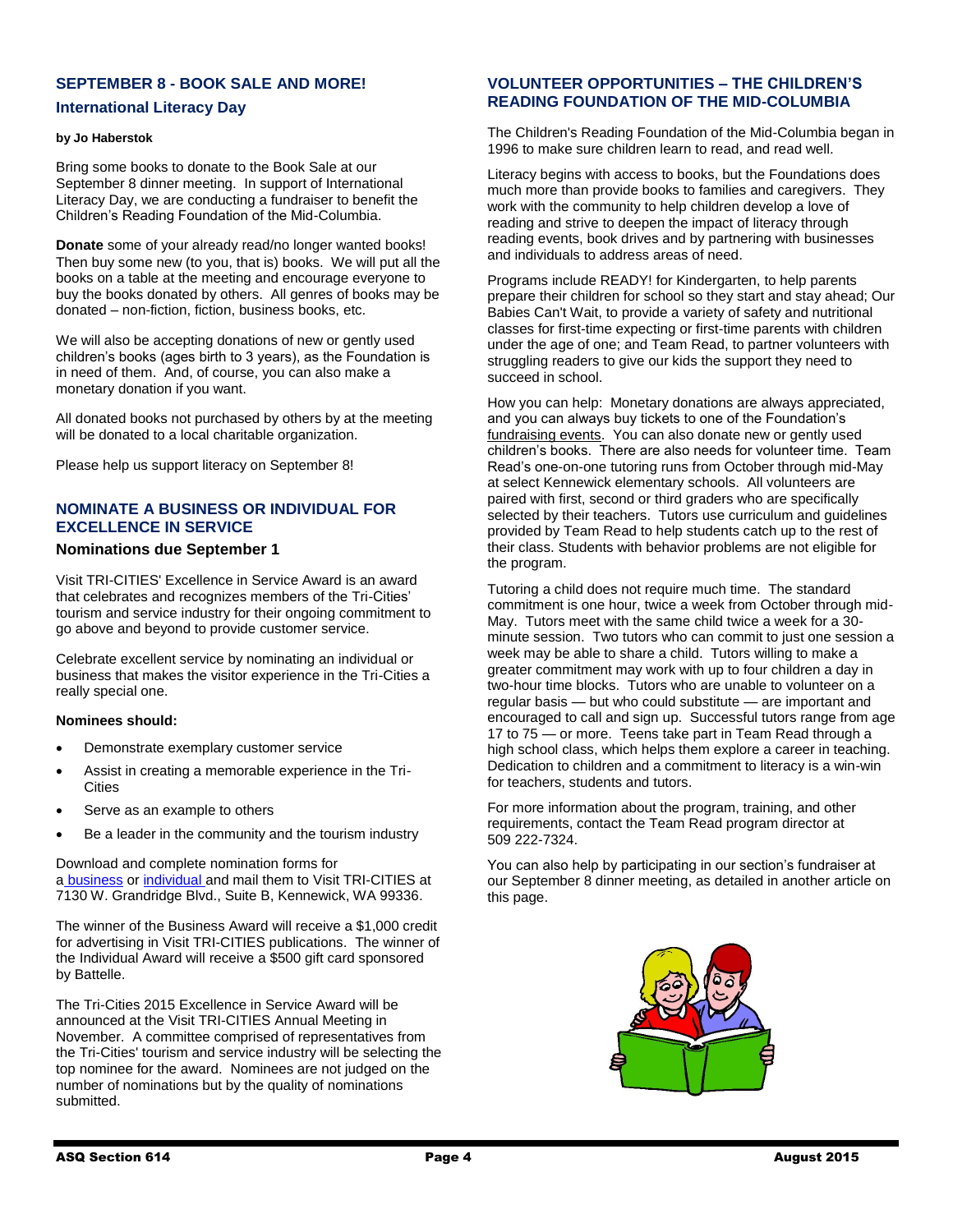### **"OPERATION OVERLOAD" September 9 MCLDA Meeting**

In today's world, there are more and more demands on our time. Individuals are continuously asked to do more with less. "Operation Overload" is a National Management Association (NMA) proprietary workshop designed to explore approaches to handling overload. Meeting participants will engage in discussions to "Find a Fix." Prizes will be awarded.

The September 9 meeting of the Mid-Columbia Leadership Development Association (MCLDA)/NMA will be held at the Red Lion Inn, 1101 N. Columbia Center Blvd, Kennewick. Social hour starts at 5:30 pm, followed by dinner. The presentation will start at 6:30. Cost is \$20 (including dinner), or \$5 without dinner.

For more information and to make reservations, contact Jamie at [Jamie\\_Perez-Carter@rl.gov.](mailto:Jamie_Perez-Carter@rl.gov)

### **SEPTEMBER HOLIDAYS – LET'S CELEBRATE!**

#### **by Jo Haberstok**

Everyone knows all the holidays that show up on the calendar, but do you know about these somewhat more obscure holidays in September?

September 5 - Be Late for Something Day. What a great day for all the procrastinators out there. But be aware – others may use this day as an excuse to be late for a meeting with *you*!

September 6 - Read a Book Day. Reading is a great hobby – it's relaxing, entertaining, and you can actually learn new things. We aren't having our section Book Sale until the  $8<sup>th</sup>$ , but maybe you can finish up a book you're currently reading and then donate it for our fundraiser!

September 13 - Positive Thinking Day! It's all about attitude ... a positive attitude. "Change what you see by changing *how* you see." (Jonathan Lockwood Huie)

September 28 – Good Neighbor Day. Recognize, appreciate and have some fun with your neighbors. There's plenty of time to plan a neighborhood barbecue!



### **IEOM INTERNATIONAL CONFERENCE ON OPERATIONS EXCELLENCE & SERVICE ENGINEERING**

### **September 10-11 - Orlando, Florida**

The theme for the International Conference on Operations Excellence and Service Engineering is "*Achieving and Sustaining Excellence in Quality, Service and Operations.*" The conference provides a forum for academics, researchers and practitioners to exchange ideas and recent developments in the field of industrial engineering, service engineering, manufacturing engineering, systems engineering, engineering management, operations management and operations excellence.

The event will advance theory and practice by fostering networking, collaboration and joint effort among the conference participants. For more information, click [here.](http://iieom.org/icmoe2015/)

### **2015 ASQ INNOVATION CONFERENCE**

### **September 18-20 - Charlottesville, Virginia**

*From the ASQ Innovation Division's website:* To be successful, innovation—like quality—needs to engage everyone. To consolidate the Innovation Body of Knowledge, the ASQ Innovation Division is tapping a wide range of innovation thought leaders and practice leaders to find what works well, how success has been generated, and how successful approaches can be employed more widely. Not every method will work well for everybody, but there will be tools and techniques that you can use in your own work environment.

The conference features speakers offering a range of innovation topics on:

- Strategy and Leadership
- Quality and Innovation in Organizations
- Managing Innovation
- **Creativity**
- Process and Tools
- Innovation Culture

Cost for the full conference (three days) is \$250. For more information and to register, click [here.](http://asq.org/innovation-group/About/innovation-conference)

### **PACIFIC NW PURCHASING CONFERENCE**

### **October 26-28 Portland**

The 72<sup>nd</sup> annual Pacific NW Purchasing Conference and Affiliate Leadership Training will be held October 26-28 in Portland, Oregon. Educational sessions cover a variety of topics, including Sustainability and Social Responsibility, Business Ethics, Lean Leadership, Inventory Management, Team Building, Risk Management and Influencing Change. Featured keynote speakers are Leland Buddress, Victoria Trabosh and Darrin Matthews.

Registration is \$375 if paid by September 4; \$420 after that date. For more information, contact [cwahl@spokanecity.org](mailto:cwahl@spokanecity.org)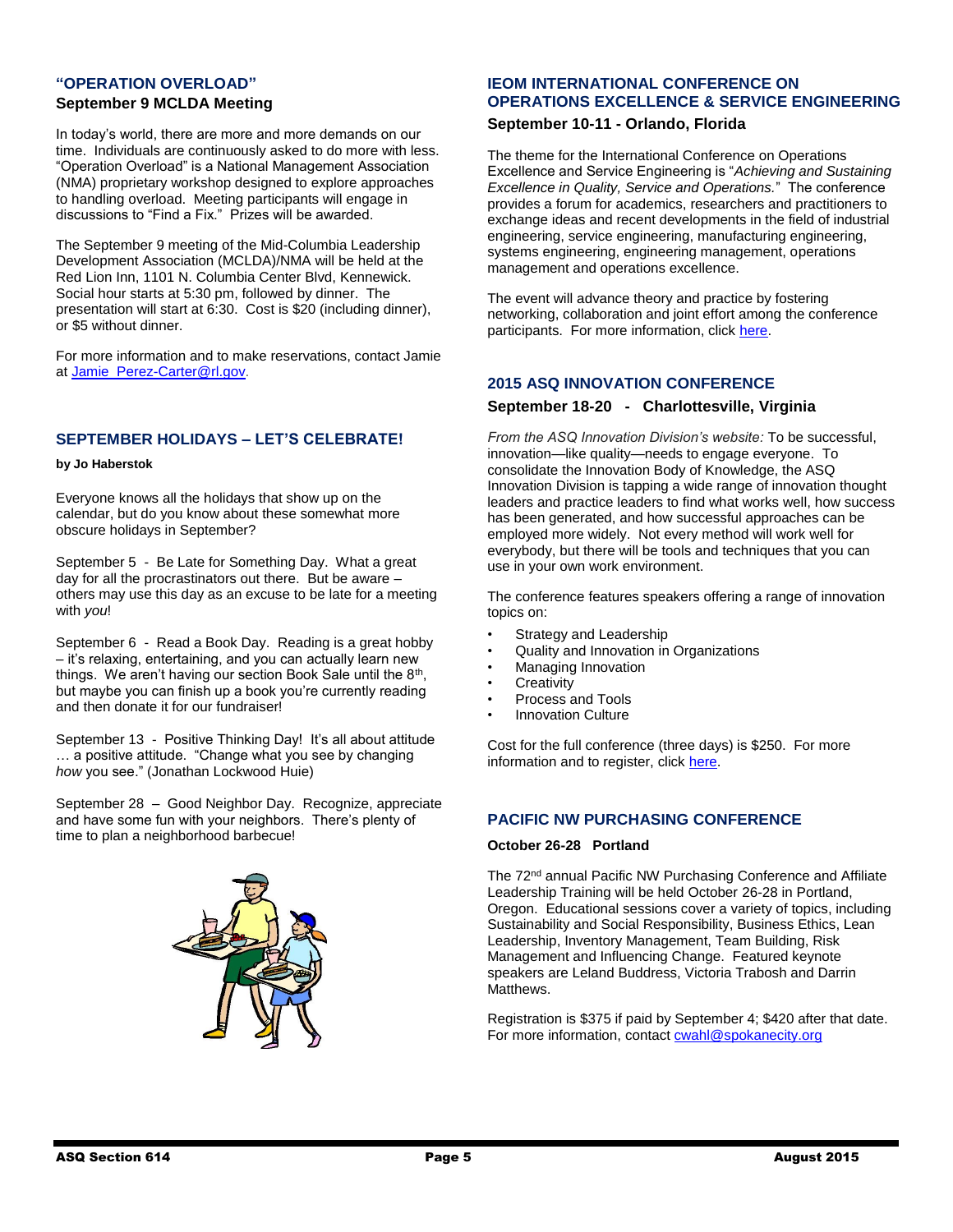#### **JUST FOLLOWING UP…**

#### **by Ron Rosenberg**

I speak regularly at major regional, national, and international conferences. Many of these events feature an exhibit or expo hall where companies who serve the attendees' businesses can meet directly with potential customers and clients.

This can be an extremely valuable tool for generating quality leads because there's really no better way to build a relationship than face-to-face interaction.

I always make a point of visiting the trade-show floor when I'm at the event because I like to see which exhibitors are using creative and effective marketing strategies. Plus, every once in a while, there's a product or service that I might even be interested in.

This was the case in 2013 when I presented at a major industry conference in Atlanta. I spoke briefly with one of the reps at a trade-show booth, and asked him to follow up with me. The rep scanned the bar code on my conference badge to get my contact information, thanked me for my interest, and said he'd be in touch.

Nearly two years later I received the following e-mail:

#### *Hello,*

*If you are receiving this email that means that we have not yet had a chance to call you directly. We are working our way through our contact list from the last two conferences so please be patient.*

*As a quick reminder, we had a brief discussion at our booth regarding your current conferencing provider. We typically save GoToMeeting, Webex, PGI, Level (3), Intercall and AT&T Connect customers 60 - 70% on their telecom spend.*

*If you would like to fast track a call with us, please reply to this email with a couple times that work for you and we will respond with a meeting invitation. We are available 8:30 AM – 4PM PT Monday - Friday.*

*I look forward to hearing from you.*

And, yes, you read that right, they sent me this e-mail - their first and only contact with me - nearly two years after I spoke with them at that conference.

What are the odds that I'm still interested in their product? And even if I was - how much confidence could I possibly place in a company that has a follow-up process like this - *on the initial sale?!*

Managing new leads effectively is critical if you're going to add new customers, clients, or members. When someone "raises their hand" and expresses interest in your products or services, make absolutely certain that you follow up quickly, efficiently, and consistently!

*Ron Rosenberg is a nationally recognized speaker, award-winning expert in marketing and customer service, accomplished magician and author of numerous learning resources including a comprehensive Marketing System for businesses and associations and a Memory System that will actually double your memory. For more information[, check out his website.](http://ronrosenbergspeaker.com/)*

#### **SECTION 614 MEMBERSHIP**

As of August 3, 2015, we have 112 members in our Section.

### **2015 SECTION 614 LEADERSHIP TEAM**

#### **January 1 - December 31, 2015**

| <b>Section Chair</b>                 | <b>Robert Boykin</b>  |
|--------------------------------------|-----------------------|
| <b>Vice Chair</b>                    | Jo Haberstok          |
| <b>Treasurer</b>                     | Kent Ozkardesh        |
| <b>Secretary</b>                     | <b>Glenn Gruner</b>   |
| <b>Certification/Recertification</b> | <b>Patrick Faulk</b>  |
| Audit                                | Alvin Langstaff       |
| <b>Membership Chair</b>              | <b>Charles Tyler</b>  |
| <b>Nominating Chair</b>              | Jo Haberstok          |
| Webmaster                            | <b>Steve Prevette</b> |
| <b>Newsletter Editor</b>             | Robert Boykin         |
| <b>Voice of the Customer Chair</b>   | Vacant                |
| <b>Programs Chair</b>                | Vacant                |
| <b>Publicity Chair</b>               | Vacant                |
| <b>Community Outreach Chair</b>      | Vacant                |

#### **PUBLICATION INFORMATION**

This newsletter is published on a regular basis to inform members and potential members about Section 0614 activities and other news/information that might be of value to quality professionals. To be considered for the next newsletter, input must be received by the 10th of the month.

Has your email address changed? Help us keep you informed of Section 0614 events and information by updating your contact information and email preferences at [http://www.asq.org/.](http://www.asq.org/) Log in and click "My Account" to update your membership record. You can add or make email, address and phone changes in the "Contact" tab, and then be sure to click on the "email preferences" tab to be sure you are subscribed to receive future Section communications.